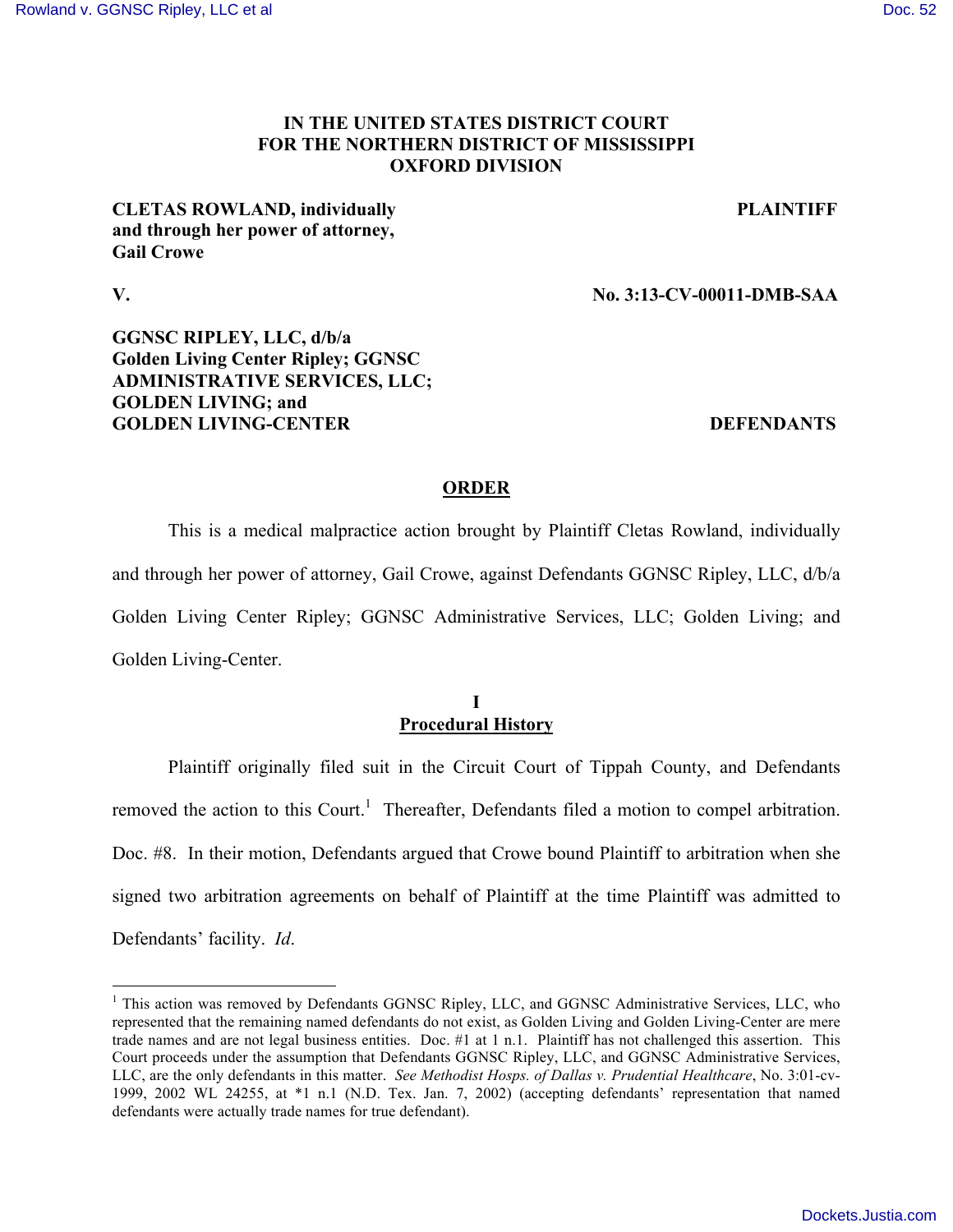On July 2, 2013, U.S. District Judge Michael Mills issued an order finding "that the arbitration issues in this case are unusually fact-intensive ones." Doc. #16. Based on this conclusion, Judge Mills denied the motion to compel without prejudice, directed arbitrationrelated discovery, and afforded the parties an opportunity to "submit revised briefing on this issue after discovery has been completed." *Id*. On October 18, 2013, Magistrate Judge Allan Alexander issued an order directing "that all discovery should be concluded and any briefs and/or re-filing of a motion to compel arbitration should be submitted on or before December 2, 2013." Doc. #25.

On December 2, 2013, Plaintiff filed a "Supplemental Memorandum in Opposition to Defendants' Motion to Compel Arbitration." Doc. #26. Later that day, Defendants filed a renewed motion to compel arbitration, Doc. #27, and an accompanying brief, Doc. #28. Plaintiff did not respond to the renewed motion.

On January 3, 2014, this matter was reassigned to the undersigned district judge. Doc. #30. On September 29, 2014, this Court entered an order noting that:

In a similar case, Judge Mills found that "[t]he Mississippi Supreme Court arguably suggested in *Adams [Cmty. Care Ctr., LLC v. Reed*, 37 So.3d 1155 (Miss. 2010),] that either a formal power of attorney or health care surrogacy agreement was required in order to allow [a child] to sign a nursing home agreement on behalf of their mother." *Gross v. GGNSC Southaven, LLC*, 3:14 cv-37-MPM-SAA (N.D. Miss. Sep. 3, 2014). In *Gross*, Judge Mills concluded that the text of *Adams* warranted additional briefing on the issue of whether an agent may hold authority to sign an arbitration agreement related to nursing home care in the absence of a formal power of attorney or health care surrogacy agreement executed by the principal. *Id*.

Doc. #37 at 2.

Following Judge Mills' reasoning, this Court denied the renewed motion to compel arbitration without prejudice. *Id*. at 2–3. In so ruling, the Court ordered that: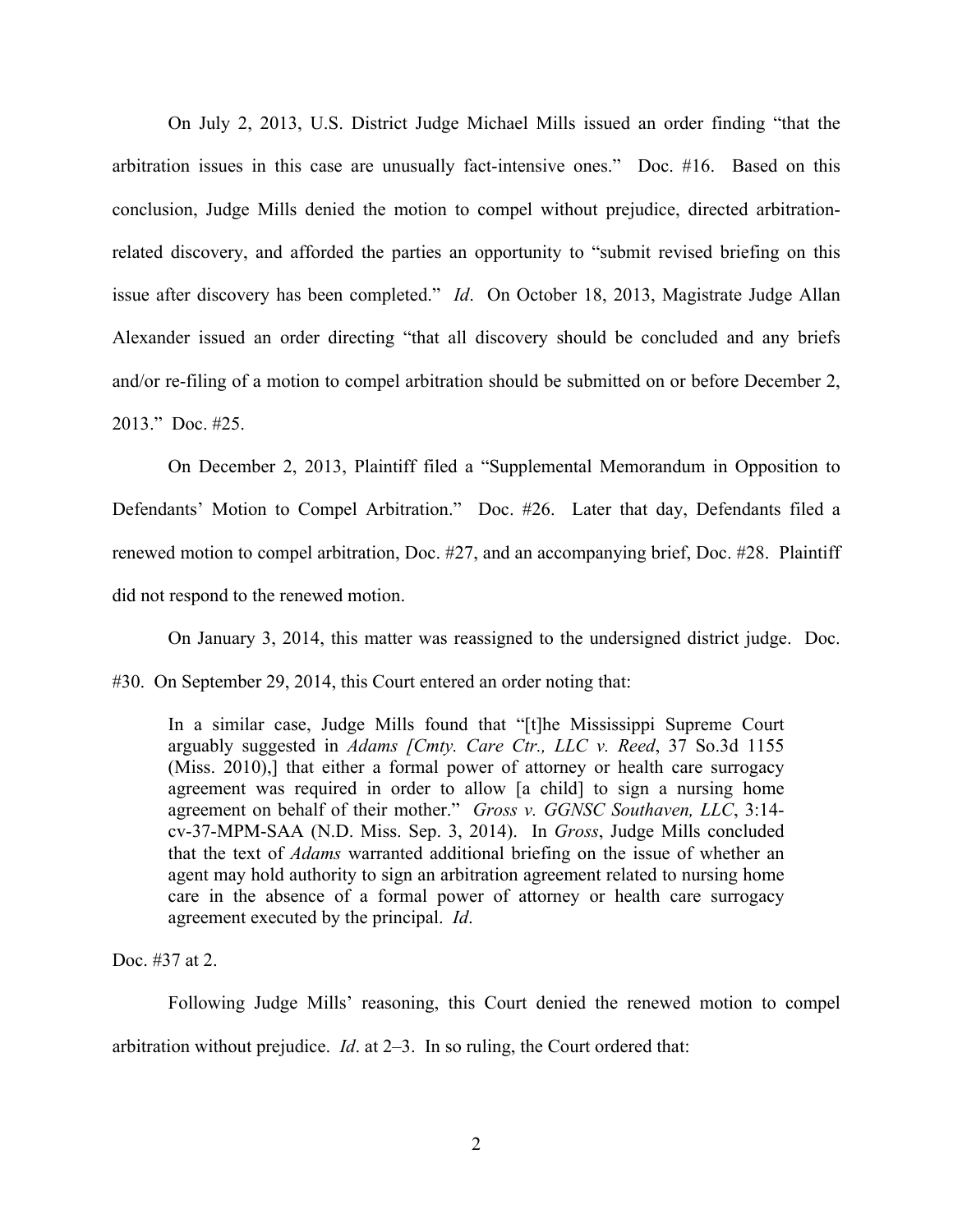Defendants shall have fourteen days from the entry of this order to submit a renewed motion which addresses whether Crowe, who did not hold a power of attorney or health care surrogacy agreement, had authority to execute the arbitration agreements on her mother's behalf. Plaintiff shall have fourteen days from the filing date of Defendants' renewed motion to submit a response in opposition. This additional briefing will allow the Court to address a complicated issue of first impression and will provide the parties an opportunity to address the odd procedural posture of the current outstanding motion to compel arbitration.

*Id*.

On October 9, 2014, on Defendants' motion, this Court granted Defendants an extension to file a second renewed motion to compel. Doc. #39. On October 20, 2014, Defendants filed their second renewed motion. Doc. #40.

After Defendants' second renewed motion, this case lay largely dormant for approximately nine months. On July 14, 2015, this Court issued an order noting that, given Plaintiff's failure to file a response in opposition to the second renewed motion, "as it stands today, Defendants' motion may be granted as unopposed." Doc. #42 at 3. However, noting "the somewhat convoluted procedural posture of this case," this Court granted Plaintiff leave to respond to the second motion on or before July 20, 2015. *Id*.

On July 20, 2015, Plaintiff finally filed a responsive memorandum but not a response. Doc. #43. In her memorandum, Plaintiff addressed a number of recent decisions issued in other cases in this district. *Id*.

On July 27, 2015, Defendants filed a motion requesting leave to file a supplemental brief in support of their motion to address the new case law identified by Plaintiff. Doc. #44. Defendants' motion was granted on July 29, 2015. Doc. #45.

On August 10, 2015, acting on an unopposed motion of Defendants, this Court granted Defendants an extension to file their supplemental brief through and until August 19, 2015. Doc.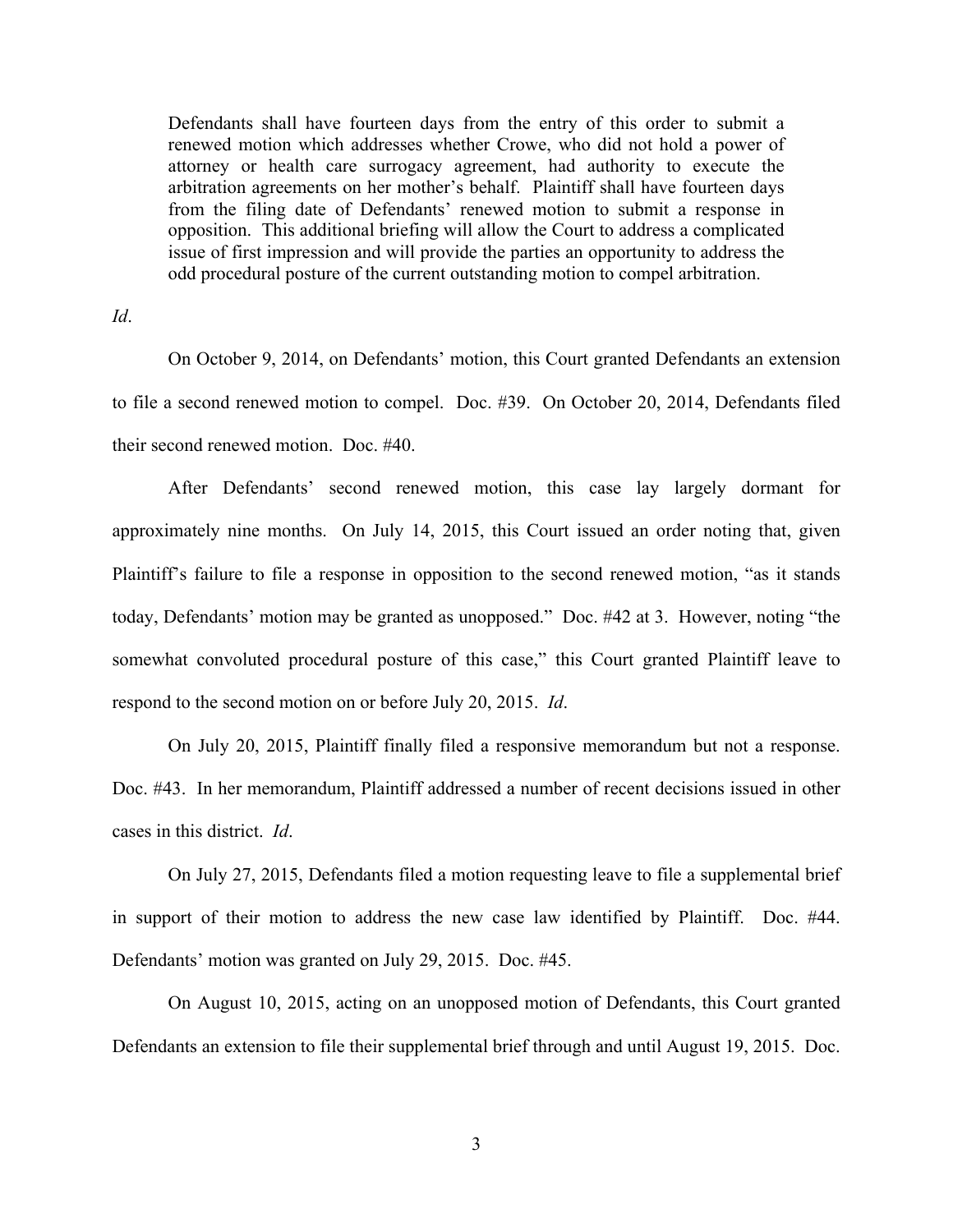#47. Three days later, on August 13, 2015, Defendants filed a Notice of Death, stating "Ms. Cletus Rowland left this life on or about January 14, 2014." Doc. 48.

On August 24, 2015, following the grant of a second request for an extension, Defendants filed their supplemental brief. Doc. #51.

### **II Legal Impact of Plaintiff's Death**

 Generally, when a party dies, at least three legal mechanisms come into play. First, the deceased party loses his capacity to sue or be sued. *See Garlock Sealing Techs., LC v. Pittman*, So.3d , 2010 WL 4009151, at \*3 (Miss. Oct. 14, 2010) (complaint filed in name of deceased person null and void); *see also Gulf Refining Co. v. Harrison*, 28 So.2d 221, 222 (Miss. 1946) (suggesting judgment in favor of deceased defendant was either voidable or erroneous). 2 Second, "[a] power of attorney, depending as it does on the consent of the grantor under the instrument, is cancelled immediately on the death of the grantor so that the attorney in fact has no further authority to act on behalf of the grantor." *In re Estate of Pickett*, 879 So.2d 467, 470 (Miss. Ct. App. 2004). Third, assuming some claims are not extinguished, the Court may order substitution of a "proper" party pursuant to Rule 25 of the Federal Rules of Civil Procedure.

Here, Defendants do not contend that Plaintiff's claims were extinguished by her death. Thus, a "proper" party may be substituted in this matter. *See* Fed. R. Civ. P. 25(a). Generally "[u]nless the estate of a deceased party has been distributed at the time of the making of the motion for substitution, the 'proper' party for substitution would be either the executor or administrator of the estate of the deceased." *Madison v. Vintage Petroleum, Inc.*, 872 F. Supp. 340, 342 (S.D. Miss. 1994) (citing Miss. Code Ann. §§ 91-7-233–237 and *Ashley v. Ill. C. Gulf.* 

 2 An individual's capacity to sue or be sued is determined by the law of the individual's domicile. *See* Fed. R. Civ. P. 17(b). There is no dispute that Plaintiff is a resident citizen of Mississippi. *See* Doc. #2 at ¶ 1.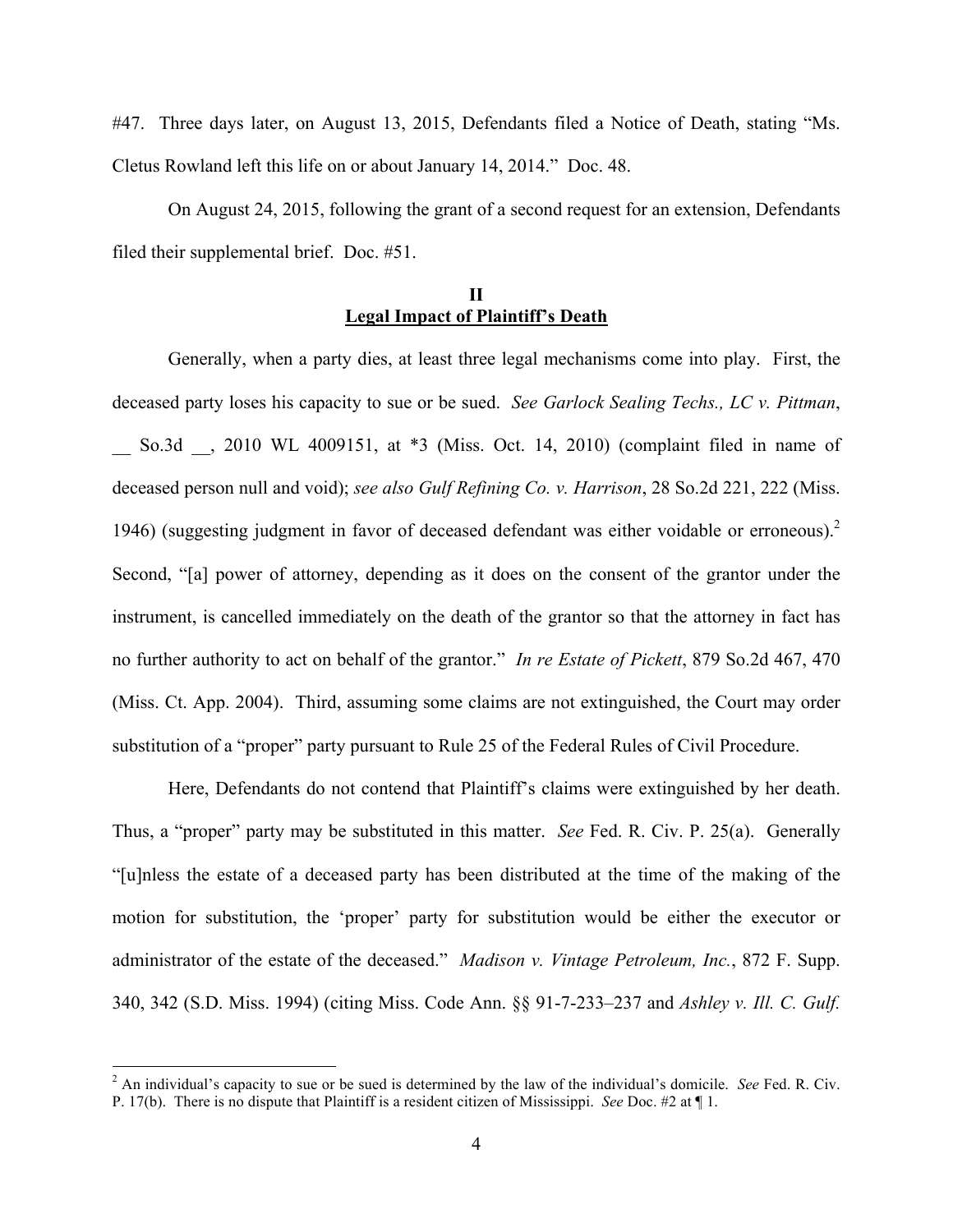*R. Co.*, 98 F.R.D. 722, 723 (S.D. Miss. 1983)). If the estate has been closed, the proper party, or parties, would be the distributee or distributees of the estate.<sup>3</sup> Ashley, 98 F.R.D. at 723.

There is no indication in this case that Plaintiff's estate has been distributed (or even created) or that Crowe, whose power of attorney terminated sometime in January 2014, has been named executrix or administratrix of Plaintiff's estate. Not only does this procedural posture raise questions as to what impact, if any, orders entered in this action may have on Plaintiff, it calls into question to what extent, if any this Court may consider Plaintiff's response brief filed after Plaintiff's death. *See Madison*, 872 F.Supp. at 342–43 (following death of plaintiff, guardian prosecuting action in plaintiff's name no longer entitled to do so unless appointed executor or administrator of plaintiff's estate); *Harrison*, 28 So.2d at 222; *see also McRae v. Johnson*, 845 So.2d 784, 785 (Ala. 2002) (notice of appeal filed by attorney after death of client was legal nullity).

Under these circumstances, it is hereby **ORDERED**:

 $\overline{a}$ 

1. Within the timeframe specified by Rule 25, Crowe shall either file a motion for substitution, inform the Court why such motion is unnecessary, or notify the Court of her intention to dismiss this action;

2. If substitution of a proper party is made, the substituted party shall have fourteen (14) days to notify the Court whether she wishes to ratify the filings and actions made in this action on Plaintiff's behalf following Plaintiff's death;<sup>4</sup> and

 $3$  The Court notes that, while federal law controls the general mechanism of Rule 25, state law governs who can be deemed an administrator/executor or successor under the rule. *In re Baycol Prods. Litig.*, 616 F.3d 778, 785 (8th Cir. 2010) (citing *Madison*).

<sup>4</sup> *See Northlake Dev. L.L.C. v. BankPlus*, 60 So.3d 792, 796 (Miss. 2011) ("Ratification recasts those legal relations as they would have been had the agent acted with actual authority."); *see also Bergum v. Palmborg*, 239 Minn. 569, 570 (Minn. 1953) (deeming ratified ultra vires acts of attorney following client's death).